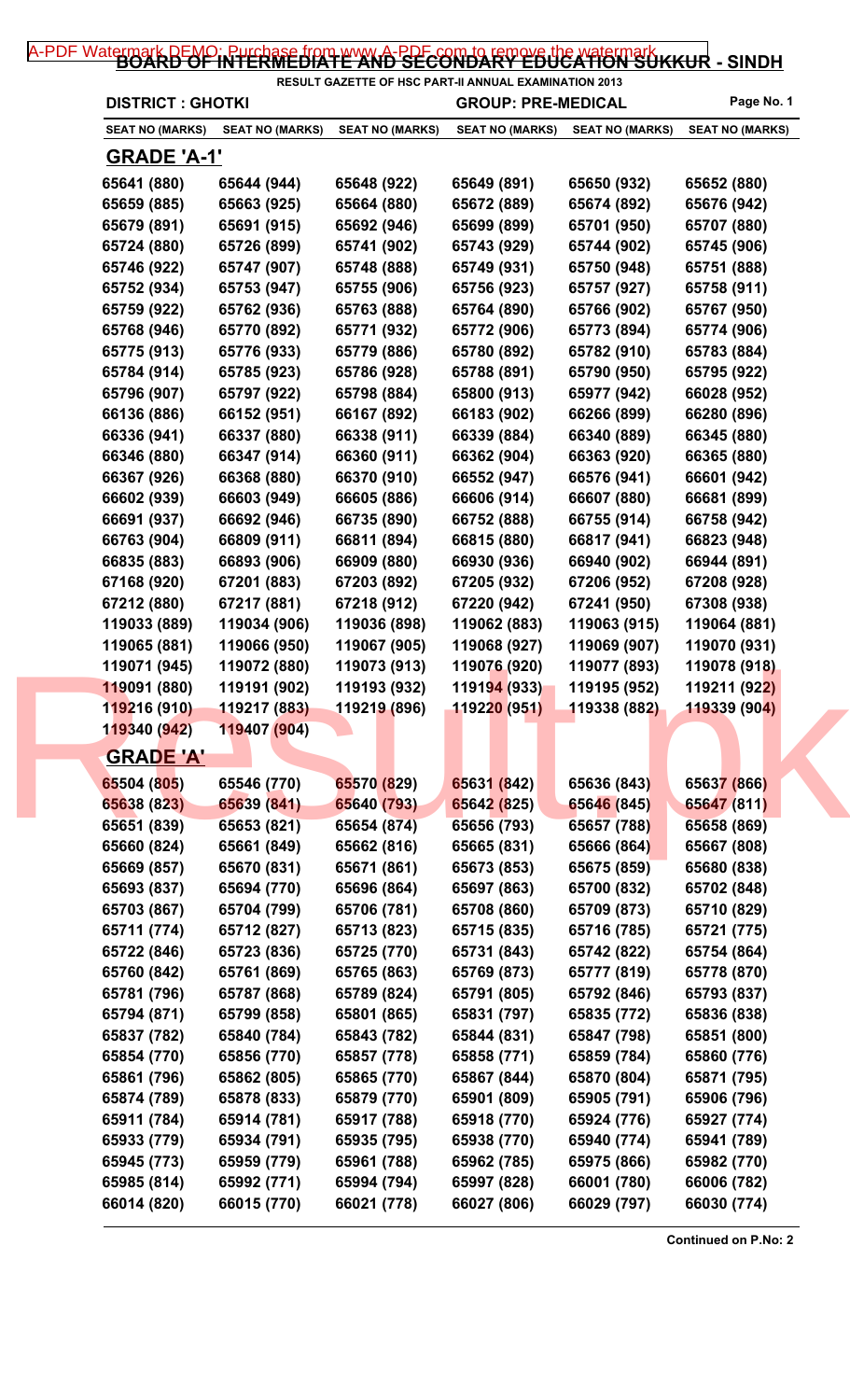|                                  | <b>DISTRICT: GHOTKI</b> |                             |                        | <b>GROUP: PRE-MEDICAL</b> | Page No. 2             |
|----------------------------------|-------------------------|-----------------------------|------------------------|---------------------------|------------------------|
| <b>SEAT NO (MARKS)</b>           | <b>SEAT NO (MARKS)</b>  | <b>SEAT NO (MARKS)</b>      | <b>SEAT NO (MARKS)</b> | <b>SEAT NO (MARKS)</b>    | <b>SEAT NO (MARKS)</b> |
| <b>GRADE 'A'</b>                 |                         |                             |                        |                           |                        |
| 66035 (787)                      | 66037 (770)             | 66046 (781)                 | 66047 (869)            | 66050 (779)               | 66051 (843)            |
| 66058 (785)                      | 66061 (801)             | 66098 (777)                 | 66108 (798)            | 66110 (851)               | 66111 (856)            |
| 66124 (770)                      | 66126 (814)             | 66132 (770)                 | 66148 (851)            | 66149 (857)               | 66151 (790)            |
| 66153 (770)                      | 66154 (806)             | 66155 (823)                 | 66165 (779)            | 66166 (820)               | 66171 (790)            |
| 66174 (849)                      | 66177 (779)             | 66184 (783)                 | 66239 (797)            | 66248 (810)               | 66260 (831)            |
| 66267 (785)                      | 66279 (790)             | 66289 (770)                 | 66290 (812)            | 66301 (833)               | 66322 (837)            |
| 66323 (814)                      | 66326 (812)             | 66327 (824)                 | 66328 (770)            | 66329 (838)               | 66330 (776)            |
| 66331 (833)                      | 66332 (842)             | 66333 (808)                 | 66334 (797)            | 66335 (770)               | 66341 (874)            |
| 66342 (827)                      | 66343 (831)             | 66348 (864)                 | 66349 (849)            | 66350 (873)               | 66351 (847)            |
| 66352 (797)                      | 66353 (815)             | 66355 (862)                 | 66356 (868)            | 66358 (869)               | 66359 (852)            |
| 66364 (799)                      | 66366 (837)             | 66409 (772)                 | 66463 (770)            | 66471 (824)               | 66475 (824)            |
| 66476 (778)                      | 66477 (770)             | 66480 (810)                 | 66500 (770)            | 66503 (772)               | 66505 (770)            |
| 66515 (778)                      | 66523 (778)             | 66565 (770)                 | 66588 (830)            | 66604 (855)               | 66608 (844)            |
| 66611 (774)                      | 66612 (834)             | 66683 (772)                 | 66686 (845)            | 66687 (850)               | 66688 (802)            |
| 66689 (841)                      | 66690 (865)             | 66696 (815)                 | 66704 (843)            | 66712 (776)               | 66714 (839)            |
| 66718 (835)                      | 66719 (846)             | 66720 (848)                 | 66729 (781)            | 66732 (782)               | 66739 (797)            |
| 66741 (770)                      | 66745 (870)             | 66746 (866)                 | 66748 (781)            | 66749 (800)               | 66750 (857)            |
| 66751 (809)                      | 66753 (817)             | 66754 (860)                 | 66757 (798)            | 66759 (848)               | 66760 (839)            |
| 66761 (798)                      | 66762 (778)             | 66764 (817)                 | 66767 (778)            | 66768 (859)               | 66771 (789)            |
| 66776 (819)                      | 66777 (871)             | 66780 (802)                 | 66782 (770)            | 66787 (848)               | 66793 (781)            |
| 66800 (780)                      | 66810 (828)             | 66812 (793)                 | 66813 (783)            | 66816 (864)               | 66818 (863)            |
| 66819 (821)                      | 66820 (865)             | 66824 (805)                 | 66826 (794)            | 66827 (790)               | 66831 (770)            |
| 66903 (781)                      | 66906 (788)             | 66912 (864)                 | 66924 (788)            | 66926 (798)               | 66933 (778)            |
| 66939 (828)                      | 66941 (779)             | 66942 (863)                 | 66945 (833)            | 67089 (775)               | 67096 (781)            |
| 67116 (828)                      | 67117 (783)             | 67122 (816)                 | 67123 (872)            | 67124 (834)               | 67135 (826)            |
| 67140 (809)                      | 67142 (823)             | 67145 (868)                 | 67146 (770)            | 67150 (792)               | 67151 (831)            |
| 67152 (800)                      | 67153 (808)             | 67207 (849)                 | 67209 (851)            | 67210 (790)               | 67211 (823)            |
| 67213 (857)                      | 67214 (874)             | 67215 (843)                 | 67216 (816)            | 67219 (797)               | 67221 (809)            |
| 67231 (845)                      | 67232 (836)             | 67242 (777)                 | 67244 (843)            | 67245 (817)               | 67246 (825)            |
| 67247 (847)                      | 67305 (837)             | 11900 <mark>6 (</mark> 817) | 119031 (828)           | 119035 (840)              | 119051 (864)           |
| 119052 (848)                     | 119061 (850)            | 119074 (819)                | 119075 (873)           | 119114 (863)              | 119163 (781)           |
| 119165 (788)                     | 119192 (837)            | 11919 <mark>6 (8</mark> 21) | 119197 (816)           | 119218 (866)              | 119252 (827)           |
| 119257 (836)                     | 119258 (821)            | 119259 (797)                | 119282 (792)           | 119331 (803)              | 119333 (779)           |
| 119335 (842)<br><b>GRADE 'B'</b> | 119336 (847)            | 119337 (853)                | 119341 (793)           | 119343 (870)              | 119344 (853)           |
| 65502 (675)                      | 65505 (708)             | 65507 (741)                 | 65508 (719)            | 65509 (701)               | 65510 (684)            |
| 65515 (760)                      | 65516 (753)             | 65518 (729)                 | 65522 (704)            | 65523 (660)               | 65529 (720)            |
| 65530 (734)                      | 65531 (695)             | 65532 (665)                 | 65533 (660)            | 65535 (695)               | 65543 (692)            |
| 65544 (750)                      | 65551 (669)             | 65552 (728)                 | 65553 (681)            | 65554 (684)               | 65556 (680)            |
| 65560 (685)                      | 65562 (707)             | 65563 (670)                 | 65564 (704)            | 65565 (662)               | 65571 (693)            |
| 65578 (754)                      | 65584 (676)             | 65585 (690)                 | 65588 (669)            | 65589 (737)               | 65592 (681)            |
| 65597 (696)                      | 65602 (704)             | 65604 (676)                 | 65632 (761)            | 65633 (760)               | 65634 (748)            |
| 65635 (754)                      | 65668 (750)             | 65678 (673)                 | 65695 (721)            | 65698 (689)               | 65714 (756)            |
| 65717 (760)                      | 65718 (750)             | 65719 (751)                 | 65730 (760)            | 65832 (759)               | 65833 (709)            |
| 65834 (707)                      | 65838 (720)             | 65839 (754)                 | 65845 (749)            | 65846 (664)               | 65848 (673)            |
| 65850 (756)                      | 65852 (709)             | 65853 (744)                 | 65855 (738)            | 65866 (696)               | 65868 (711)            |
| 65869 (702)                      | 65872 (752)             | 65873 (752)                 | 65875 (741)            | 65876 (660)               | 65902 (737)            |
| 65903 (759)                      | 65904 (679)             | 65907 (696)                 | 65908 (703)            | 65909 (664)               | 65910 (734)            |
| 65912 (718)                      | 65913 (660)             | 65916 (737)                 | 65919 (714)            | 65929 (670)               | 65930 (729)            |
| 65931 (720)                      | 65936 (744)             | 65937 (737)                 | 65942 (686)            | 65944 (735)               | 65947 (729)            |
| 65948 (763)                      | 65949 (745)             | 65950 (760)                 | 65951 (710)            | 65954 (725)               | 65956 (727)            |
|                                  |                         |                             |                        |                           |                        |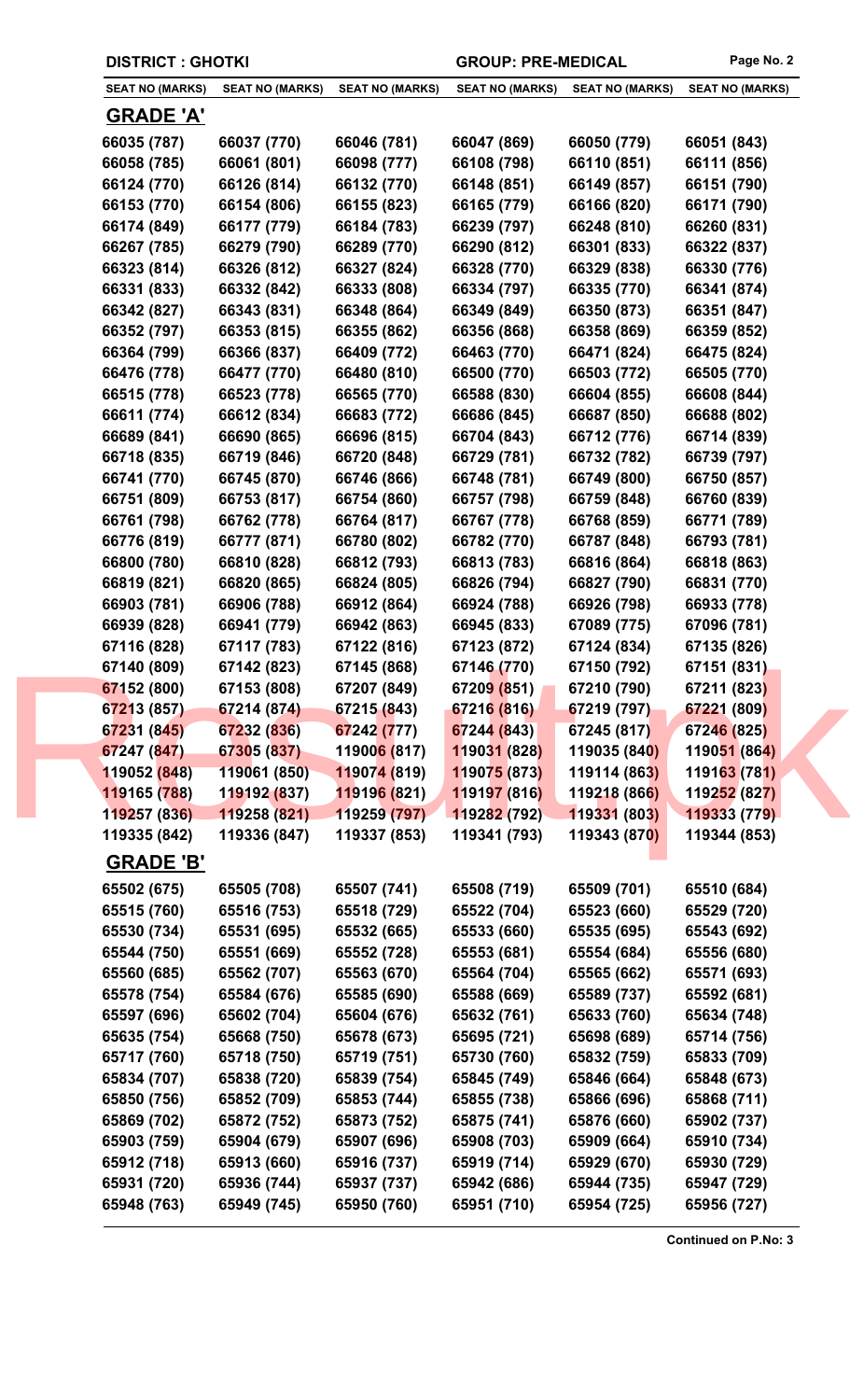|                        | <b>DISTRICT: GHOTKI</b> |                        |                        | <b>GROUP: PRE-MEDICAL</b> |                        |
|------------------------|-------------------------|------------------------|------------------------|---------------------------|------------------------|
| <b>SEAT NO (MARKS)</b> | <b>SEAT NO (MARKS)</b>  | <b>SEAT NO (MARKS)</b> | <b>SEAT NO (MARKS)</b> | <b>SEAT NO (MARKS)</b>    | <b>SEAT NO (MARKS)</b> |
| <b>GRADE 'B'</b>       |                         |                        |                        |                           |                        |
| 65957 (763)            | 65960 (708)             | 65963 (764)            | 65964 (759)            | 65965 (682)               | 65967 (757)            |
| 65969 (753)            | 65970 (681)             | 65971 (730)            | 65972 (698)            | 65973 (679)               | 65974 (749)            |
| 65976 (696)            | 65978 (731)             | 65979 (667)            | 65980 (733)            | 65981 (719)               | 65983 (673)            |
| 65984 (710)            | 65986 (671)             | 65987 (668)            | 65988 (711)            | 65989 (694)               | 65990 (724)            |
| 65993 (764)            | 65995 (737)             | 65996 (660)            | 65999 (711)            | 66000 (714)               | 66002 (692)            |
| 66003 (695)            | 66005 (703)             | 66007 (741)            | 66008 (748)            | 66009 (720)               | 66010 (747)            |
| 66013 (736)            | 66016 (726)             | 66017 (740)            | 66018 (721)            | 66020 (719)               | 66022 (704)            |
| 66023 (677)            | 66024 (730)             | 66025 (731)            | 66031 (688)            | 66036 (743)               | 66038 (723)            |
| 66039 (745)            | 66040 (674)             | 66041 (752)            | 66042 (730)            | 66043 (669)               | 66044 (708)            |
| 66045 (756)            | 66049 (748)             | 66055 (718)            | 66056 (748)            | 66057 (709)               | 66059 (744)            |
| 66060 (736)            | 66062 (748)             | 66064 (740)            | 66081 (713)            | 66082 (708)               | 66083 (681)            |
| 66084 (686)            | 66085 (717)             | 66089 (660)            | 66092 (688)            | 66093 (705)               | 66095 (700)            |
| 66097 (711)            | 66101 (687)             | 66102 (660)            | 66104 (753)            | 66105 (678)               | 66107 (691)            |
| 66109 (758)            | 66112 (760)             | 66114 (702)            | 66115 (727)            | 66116 (684)               | 66117 (713)            |
| 66118 (696)            | 66119 (748)             | 66121 (746)            | 66122 (695)            | 66123 (695)               | 66125 (722)            |
| 66129 (725)            | 66130 (664)             | 66131 (735)            | 66134 (714)            | 66143 (692)               | 66146 (673)            |
| 66147 (757)            | 66150 (761)             | 66156 (719)            | 66157 (757)            | 66158 (733)               | 66159 (703)            |
| 66160 (690)            | 66161 (694)             | 66162 (721)            | 66163 (764)            | 66168 (664)               | 66169 (720)            |
| 66170 (762)            | 66172 (738)             | 66173 (709)            | 66175 (740)            | 66176 (728)               | 66178 (711)            |
|                        |                         |                        | 66202 (680)            | 66207 (672)               |                        |
| 66179 (712)            | 66181 (706)             | 66201 (674)            |                        |                           | 66209 (690)            |
| 66210 (684)            | 66213 (692)             | 66216 (694)            | 66220 (666)            | 66229 (684)               | 66230 (764)            |
| 66232 (663)            | 66233 (755)             | 66235 (714)            | 66236 (684)            | 66238 (690)               | 66240 (660)            |
| 66250 (702)            | 66251 (702)             | 66256 (667)            | 66257 (662)            | 66269 (695)               | 66273 (660)            |
| 66276 (700)            | 66281 (687)             | 66291 (689)            | 66294 (700)            | 66296 (699)               | 66321 (721)            |
| 66324 (682)            | 66325 (754)             | 66369 (676)            | 66371 (681)            | 66375 (662)               | 66377 (709)            |
| 66378 (686)            | 66380 (716)             | 66382 (690)            | 66387 (660)            | 66389 (702)               | 66390 (699)            |
| 66391 (675)            | 66392 (722)             | 66393 (686)            | 66396 (699)            | 66397 (681)               | 66399 (738)            |
| 66400 (708)            | 66401 (707)             | 66402 (723)            | 66403 (700)            | 66405 (721)               | 66406 (673)            |
| 66407 (712)            | 66408 (760)             | 66421 (701)            | 66422 (691)            | 66423 (661)               | 66424 (689)            |
| 66425 (697)            | 66427 (735)             | 66429 (748)            | 66430 (727)            | 66431 (742)               | 66432 (663)            |
| 66434 (702)            | 66435 (717)             | 66438 (708)            | 66439 (748)            | 66440 (660)               | 66441 (707)            |
| 66446 (660)            | 66450 (666)             | 66451 (661)            | 66452 (722)            | 66453 (676)               | 66461 (746)            |
| 66462 (688)            | 66466 (757)             | 66467 (660)            | 66468 (738)            | 66470 (758)               | 66474 (660)            |
| 66478 (692)            | 66479 (712)             | 66481 (696)            | 66482 (734)            | 66484 (680)               | 66485 (725)            |
| 66487 (672)            | 66489 (669)             | 66490 (673)            | 66491 (667)            | 66496 (675)               | 66498 (752)            |
| 66499 (711)            | 66501 (702)             | 66502 (725)            | 66506 (737)            | 66507 (740)               | 66508 (670)            |
| 66509 (761)            | 66510 (717)             | 66511 (761)            | 66513 (742)            | 66514 (691)               | 66516 (700)            |
| 66517 (665)            | 66518 (686)             | 66520 (758)            | 66521 (710)            | 66524 (698)               | 66525 (732)            |
| 66526 (725)            | 66527 (724)             | 66528 (760)            | 66529 (711)            | 66531 (675)               | 66532 (674)            |
| 66533 (755)            | 66562 (722)             | 66564 (690)            | 66566 (744)            | 66583 (663)               | 66584 (671)            |
| 66587 (660)            | 66589 (710)             | 66621 (660)            | 66622 (660)            | 66624 (680)               | 66625 (689)            |
| 66627 (683)            | 66629 (721)             | 66630 (660)            | 66633 (703)            | 66634 (689)               | 66635 (745)            |
| 66636 (749)            | 66637 (669)             | 66640 (665)            | 66644 (692)            | 66651 (701)               | 66654 (660)            |
| 66659 (674)            | 66664 (669)             | 66665 (660)            | 66666 (680)            | 66668 (677)               | 66669 (693)            |
| 66670 (680)            | 66671 (708)             | 66684 (692)            | 66685 (676)            | 66695 (693)               | 66698 (755)            |
| 66702 (735)            | 66709 (687)             | 66711 (753)            | 66713 (746)            | 66715 (695)               | 66717 (660)            |
| 66721 (756)            | 66722 (749)             | 66724 (660)            | 66727 (674)            | 66737 (697)               | 66738 (665)            |
| 66742 (660)            | 66743 (757)             | 66744 (713)            | 66747 (747)            | 66756 (755)               | 66765 (672)            |
| 66770 (660)            | 66773 (700)             | 66774 (727)            | 66775 (701)            | 66778 (745)               | 66779 (721)            |
|                        |                         |                        |                        |                           |                        |
| 66783 (684)            | 66785 (693)             | 66786 (754)            | 66788 (713)            | 66789 (666)               | 66790 (660)            |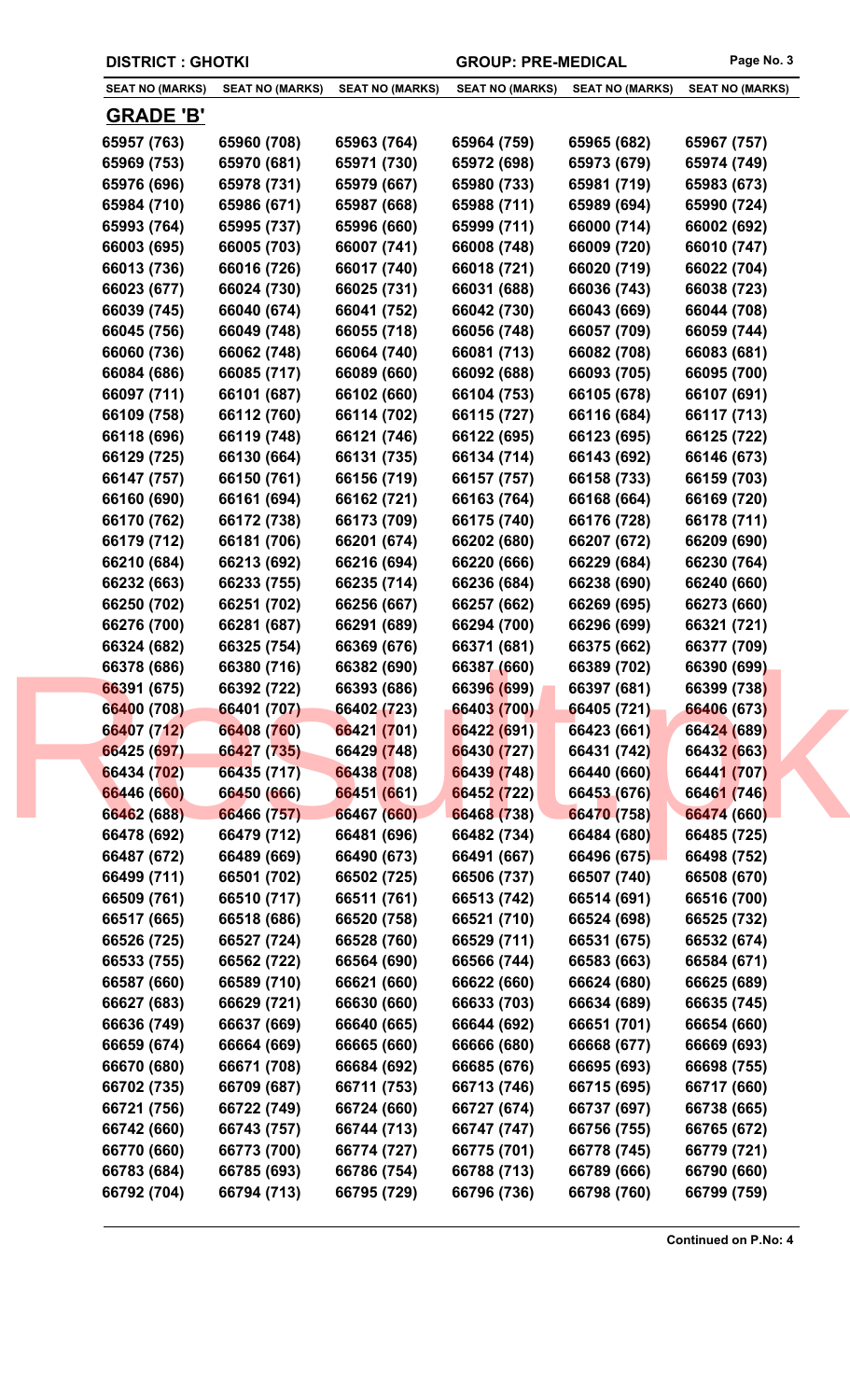|              | <b>DISTRICT : GHOTKI</b>                         |                        |                        | <b>GROUP: PRE-MEDICAL</b> |                        |
|--------------|--------------------------------------------------|------------------------|------------------------|---------------------------|------------------------|
|              | <b>SEAT NO (MARKS)</b><br><b>SEAT NO (MARKS)</b> | <b>SEAT NO (MARKS)</b> | <b>SEAT NO (MARKS)</b> | <b>SEAT NO (MARKS)</b>    | <b>SEAT NO (MARKS)</b> |
|              | <b>GRADE 'B'</b>                                 |                        |                        |                           |                        |
| 66801 (696)  | 66803 (691)                                      | 66806 (678)            | 66814 (713)            | 66821 (763)               | 66828 (686)            |
| 66830 (702)  | 66833 (710)                                      | 66837 (678)            | 66840 (732)            | 66841 (670)               | 66842 (694)            |
| 66863 (693)  | 66865 (703)                                      | 66868 (708)            | 66869 (761)            | 66873 (691)               | 66874 (704)            |
| 66876 (665)  | 66878 (707)                                      | 66879 (727)            | 66880 (669)            | 66881 (663)               | 66884 (747)            |
| 66885 (663)  | 66886 (761)                                      | 66887 (733)            | 66889 (696)            | 66890 (686)               | 66892 (712)            |
| 66894 (689)  | 66895 (698)                                      | 66898 (748)            | 66900 (673)            | 66902 (707)               | 66905 (718)            |
| 66907 (726)  | 66910 (714)                                      | 66911 (660)            | 66916 (723)            | 66917 (744)               | 66918 (671)            |
| 66921 (729)  | 66922 (757)                                      | 66923 (751)            | 66925 (700)            | 66928 (753)               | 66929 (691)            |
| 66931 (682)  | 66932 (722)                                      | 66934 (727)            | 66935 (747)            | 66936 (757)               | 66937 (711)            |
| 66943 (761)  | 66946 (689)                                      | 66947 (713)            | 66948 (660)            | 66949 (711)               | 66950 (718)            |
| 66952 (689)  | 66953 (678)                                      | 66960 (747)            | 66970 (677)            | 67061 (681)               | 67070 (700)            |
| 67079 (689)  | 67080 (682)                                      | 67081 (682)            | 67082 (660)            | 67083 (752)               | 67086 (692)            |
| 67090 (734)  | 67091 (678)                                      | 67094 (732)            | 67095 (693)            | 67103 (660)               | 67105 (663)            |
| 67109 (745)  | 67110 (730)                                      | 67114 (757)            | 67115 (683)            | 67119 (660)               | 67126 (680)            |
| 67128 (695)  | 67130 (735)                                      | 67131 (686)            | 67134 (754)            | 67136 (713)               | 67137 (700)            |
| 67138 (733)  | 67139 (729)                                      | 67141 (695)            | 67144 (719)            | 67148 (753)               | 67154 (739)            |
| 67157 (753)  | 67158 (705)                                      | 67161 (711)            | 67163 (745)            | 67164 (700)               | 67165 (669)            |
| 67169 (754)  | 67171 (702)                                      | 67172 (727)            | 67177 (725)            | 67180 (761)               | 67202 (742)            |
| 67204 (695)  | 119004 (686)                                     | 119005 (682)           | 119142 (723)           | 119143 (670)              | 119146 (729)           |
| 119148 (755) | 119213 (715)                                     | 119215 (750)           | 119251 (690)           | 119255 (667)              | 119281 (740)           |
| 119334 (668) | 119406 (669)                                     |                        |                        |                           |                        |
|              | <b>GRADE 'C'</b>                                 |                        |                        |                           |                        |
| 65501 (631)  | 65503 (622)                                      | 65514 (617)            | 65519 (648)            | 65520 (639)               | 65524 (635)            |
| 65525 (615)  | 65527 (590)                                      | 65534 (596)            | 65536 (585)            | 65537 (605)               | 65538 (618)            |
| 65539 (611)  | 65540 (622)                                      | 65541 (653)            | 65542 (601)            | 65545 (627)               | 65547 (578)            |
| 65550 (618)  | 65558 (613)                                      | 65559 (624)            | 65568 (578)            | 65572 (598)               | 65573 (614)            |
| 65574 (615)  | 65577 (586)                                      | 65579 (593)            | 65583 (595)            | 65590 (572)               | 65591 (581)            |
| 65595 (585)  | 65596 (595)                                      | 65598 (619)            | 65600 (594)            | 65601 (638)               | 65607 (600)            |
| 65842 (652)  | 65849 (654)                                      | 65863 (640)            | 65864 (651)            | 65877 (626)               | 65915 (640)            |
| 65920 (608)  | 65921 (582)                                      | 65923 (579)            | 65932 (625)            | 65943 (593)               | 65946 (646)            |
| 65952 (623)  | 65955 (649)                                      | 65966 (627)            | 65968 (639)            | 65991 (638)               | 66004 (652)            |
| 66019 (597)  | 66026 (627)                                      | 66033 (637)            | 66034 (639)            | 66048 (586)               | 66086 (650)            |
| 66087 (641)  | 66088 (577)                                      | 66090 (654)            | 66091 (648)            | 66094 (611)               | 66096 (639)            |
| 66099 (556)  | 66100 (651)                                      | 66103 (580)            | 66106 (620)            | 66120 (602)               | 66128 (651)            |
| 66133 (637)  | 66135 (616)                                      | 66137 (654)            | 66138 (628)            | 66139 (552)               | 66140 (610)            |
| 66141 (654)  | 66142 (622)                                      | 66144 (654)            | 66145 (625)            | 66164 (583)               | 66180 (595)            |
| 66182 (592)  | 66185 (651)                                      | 66186 (576)            | 66203 (586)            | 66204 (652)               | 66205 (632)            |
| 66206 (592)  | 66208 (620)                                      | 66212 (653)            | 66214 (627)            | 66217 (609)               | 66219 (586)            |
| 66221 (567)  | 66222 (585)                                      | 66223 (580)            | 66224 (601)            | 66225 (574)               | 66226 (645)            |
| 66228 (610)  | 66231 (572)                                      | 66234 (623)            | 66237 (607)            | 66241 (565)               | 66243 (617)            |
| 66245 (645)  | 66246 (612)                                      | 66247 (595)            | 66252 (616)            | 66255 (578)               | 66258 (570)            |
| 66259 (643)  | 66261 (593)                                      | 66263 (651)            | 66264 (588)            | 66268 (611)               | 66271 (550)            |
| 66274 (592)  | 66278 (618)                                      | 66282 (637)            | 66283 (586)            | 66284 (634)               | 66286 (645)            |
| 66288 (587)  | 66292 (588)                                      | 66293 (600)            | 66295 (585)            | 66298 (598)               | 66300 (567)            |
| 66302 (602)  | 66372 (644)                                      | 66373 (650)            | 66374 (579)            | 66376 (630)               | 66381 (619)            |
| 66383 (564)  | 66384 (611)                                      | 66385 (646)            | 66386 (584)            | 66394 (633)               | 66395 (635)            |
| 66398 (630)  | 66404 (630)                                      | 66410 (646)            | 66426 (620)            | 66428 (575)               | 66433 (646)            |
| 66437 (634)  | 66442 (640)                                      | 66444 (642)            | 66445 (614)            | 66447 (561)               | 66448 (635)            |
| 66449 (634)  | 66454 (631)                                      | 66455 (642)            | 66457 (598)            | 66458 (592)               | 66460 (560)            |
| 66464 (630)  | 66465 (629)                                      | 66469 (558)            | 66472 (628)            | 66473 (653)               | 66483 (598)            |
| 66486 (621)  | 66488 (637)                                      | 66492 (619)            | 66493 (613)            | 66494 (615)               | 66495 (639)            |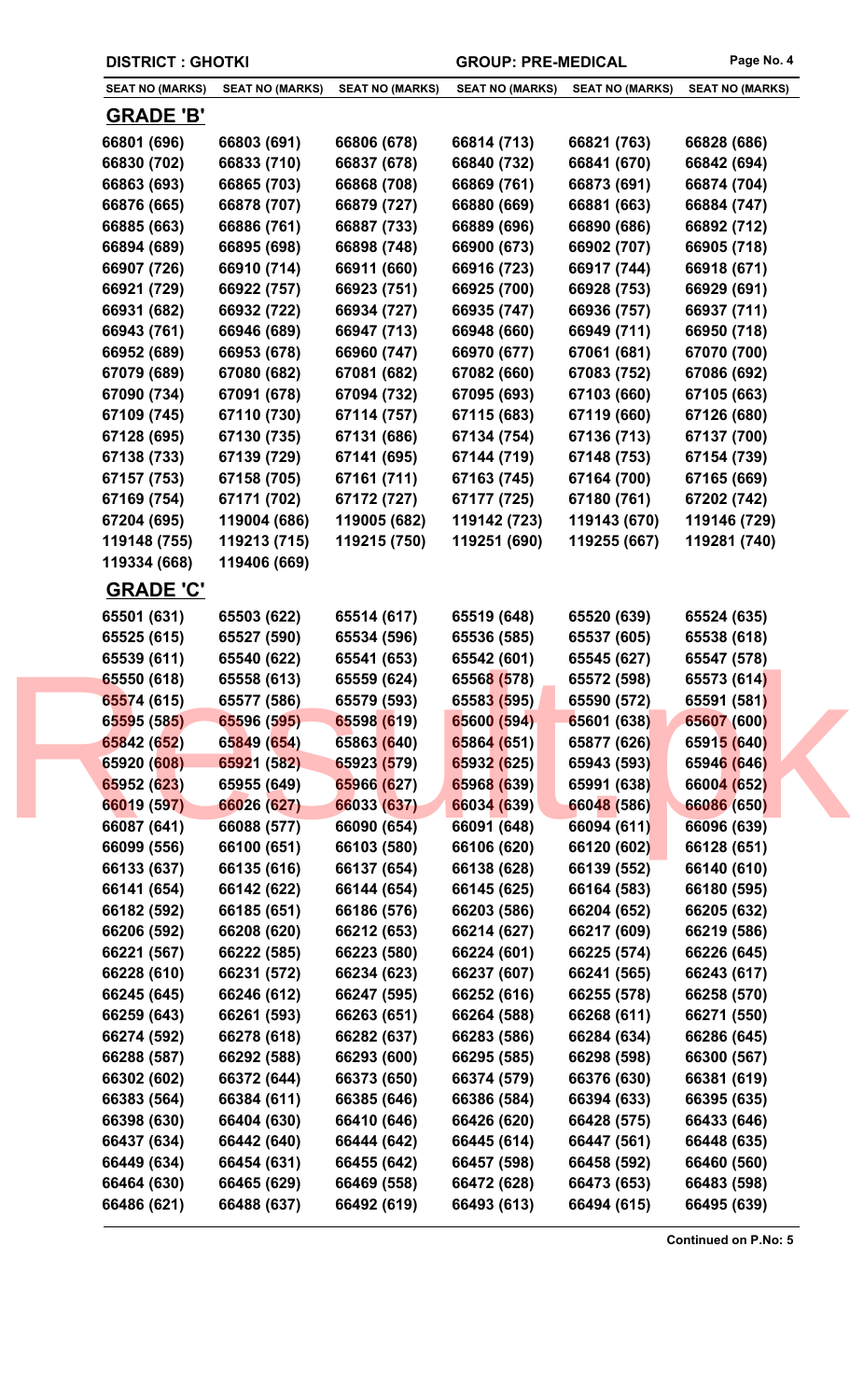| <b>DISTRICT : GHOTKI</b> |                        | <b>GROUP: PRE-MEDICAL</b> |                        | Page No. 5             |                        |
|--------------------------|------------------------|---------------------------|------------------------|------------------------|------------------------|
| <b>SEAT NO (MARKS)</b>   | <b>SEAT NO (MARKS)</b> | <b>SEAT NO (MARKS)</b>    | <b>SEAT NO (MARKS)</b> | <b>SEAT NO (MARKS)</b> | <b>SEAT NO (MARKS)</b> |
| <b>GRADE 'C'</b>         |                        |                           |                        |                        |                        |
| 66497 (631)              | 66504 (621)            | 66512 (650)               | 66519 (613)            | 66530 (605)            | 66551 (576)            |
| 66553 (630)              | 66554 (614)            | 66556 (651)               | 66557 (608)            | 66558 (615)            | 66561 (641)            |
| 66563 (554)              | 66568 (582)            | 66569 (650)               | 66570 (620)            | 66571 (605)            | 66573 (552)            |
| 66575 (571)              | 66577 (565)            | 66579 (601)               | 66580 (629)            | 66581 (553)            | 66582 (620)            |
| 66623 (622)              | 66628 (550)            | 66631 (631)               | 66632 (641)            | 66639 (629)            | 66641 (648)            |
| 66642 (615)              | 66643 (646)            | 66645 (593)               | 66646 (625)            | 66647 (618)            | 66649 (586)            |
| 66650 (568)              | 66653 (642)            | 66655 (609)               | 66656 (619)            | 66657 (618)            | 66658 (637)            |
| 66660 (615)              | 66661 (601)            | 66662 (630)               | 66663 (568)            | 66667 (614)            | 66672 (617)            |
| 66693 (630)              | 66697 (597)            | 66701 (565)               | 66703 (639)            | 66706 (639)            | 66707 (583)            |
| 66708 (577)              | 66710 (634)            | 66716 (616)               | 66723 (603)            | 66725 (574)            | 66728 (651)            |
| 66730 (555)              | 66731 (559)            | 66733 (567)               | 66734 (575)            | 66736 (601)            | 66740 (637)            |
| 66766 (550)              | 66769 (602)            | 66781 (597)               | 66784 (624)            | 66791 (634)            | 66797 (653)            |
| 66802 (645)              | 66807 (592)            | 66822 (643)               | 66825 (594)            | 66829 (625)            | 66832 (644)            |
| 66836 (645)              | 66838 (636)            | 66839 (632)               | 66843 (634)            | 66844 (610)            | 66861 (649)            |
| 66862 (628)              | 66864 (591)            | 66866 (588)               | 66870 (644)            | 66871 (645)            | 66872 (615)            |
| 66883 (559)              | 66888 (617)            | 66891 (568)               | 66897 (638)            | 66901 (638)            | 66908 (614)            |
| 66919 (652)              | 66920 (634)            | 66938 (621)               | 66951 (626)            | 67062 (612)            | 67063 (602)            |
| 67064 (640)              | 67065 (550)            | 67066 (578)               | 67067 (618)            | 67068 (653)            | 67069 (588)            |
| 67072 (584)              | 67073 (631)            | 67074 (624)               | 67075 (643)            | 67078 (605)            | 67084 (610)            |
| 67085 (651)              | 67087 (633)            | 67092 (561)               | 67098 (559)            | 67099 (551)            | 67100 (600)            |
| 67101 (550)              | 67102 (552)            | 67104 (592)               | 67106 (604)            | 67107 (564)            | 67108 (550)            |
| 67111 (574)              | 67118 (626)            | 67120 (625)               | 67125 (635)            | 67127 (620)            | 67129 (646)            |
| 67133 (604)              | 67143 (557)            | 67147 (630)               | 67149 (561)            | 67155 (627)            | 67156 (570)            |
| 67160 (561)              | 67162 (567)            | 67167 (650)               | 67170 (629)            | 67174 (576)            | 67175 (621)            |
| 67176 (609)              | 67178 (635)            | 67179 (644)               | 119001 (609)           | 119003 (550)           | 119007 (629)           |
| 119009 (644)             | 119141 (654)           | 119144 (623)              | 119145 (637)           | 119147 (561)           | 119161 (611)           |
| 119167 (620)             | 119170 (612)           | 119171 (550)              | 119172 (604)           | 119174 (653)           | 119175 (654)           |
| 119256 (651)             | 119402 (638)           | 119405 (618)              | 126421 (590)           |                        |                        |
| <b>GRADE 'D'</b>         |                        |                           |                        |                        |                        |
| 65506 (542)              | 66052 (544)            | 66063 (544)               | 66127 (539)            | 66244 (520)            | 66277 (541)            |
| 66297 (505)              | 66303 (535)            | 66456 (543)               | 66459 (538)            | 66560 (537)            | 66648 (538)            |
| 66805 (513)              | 66867 (518)            | 66904 (501)               | 67071 (542)            | 67113 (526)            | 67159 (511)            |
| 67173 (495)              | 119173 (500)           |                           |                        |                        |                        |
| <b>GRADE 'F'</b>         | <b>NII</b>             |                           |                        |                        |                        |

**GRADE 'E' ... N I L ...**

## **PASS ONLY**

| 67222 (815)  | 67223 (835)               | 119002 (144) | 119008 (138) | 119162 (778) | 119164 (148) |
|--------------|---------------------------|--------------|--------------|--------------|--------------|
| 119214 (156) |                           |              |              |              |              |
|              | <b>FAILURE CANDIDATES</b> |              |              |              |              |
| 65511 (652)  | 65512 (662)               | 65513 (677)  | 65517 (627)  | 65526 (633)  | 65528 (560)  |
| 65548 (487)  | 65549 (575)               | 65555 (605)  | 65557 (741)  | 65566 (524)  | 65567 (512)  |
| 65569 (618)  | 65575 (704)               | 65576 (539)  | 65580 (567)  | 65581 (593)  | 65582 (729)  |
| 65586 (221)  | 65587 (720)               | 65593 (498)  | 65594 (468)  | 65599 (566)  | 65605 (633)  |
| 65643 (783)  | 65645 (771)               | 65655 (688)  | 65677 (827)  | 65682 (772)  | 65683 (740)  |
| 65705 (781)  | 65720 (383)               | 65727 (778)  | 65728 (778)  | 65729 (663)  | 65821 (783)  |
| 65822 (693)  | 65841 (681)               | 65922 (574)  | 65925 (741)  | 65926 (760)  | 65928 (660)  |
| 65939 (668)  | 65953 (570)               | 65958 (646)  | 65998 (307)  | 66011 (603)  | 66012 (684)  |
| 66032 (747)  | 66053 (348)               | 66054 (358)  | 66066 (794)  | 66113 (620)  | 66211 (693)  |
| 66215 (541)  | 66218 (586)               | 66227 (668)  | 66242 (228)  | 66249 (567)  | 66253 (695)  |
|              |                           |              |              |              |              |